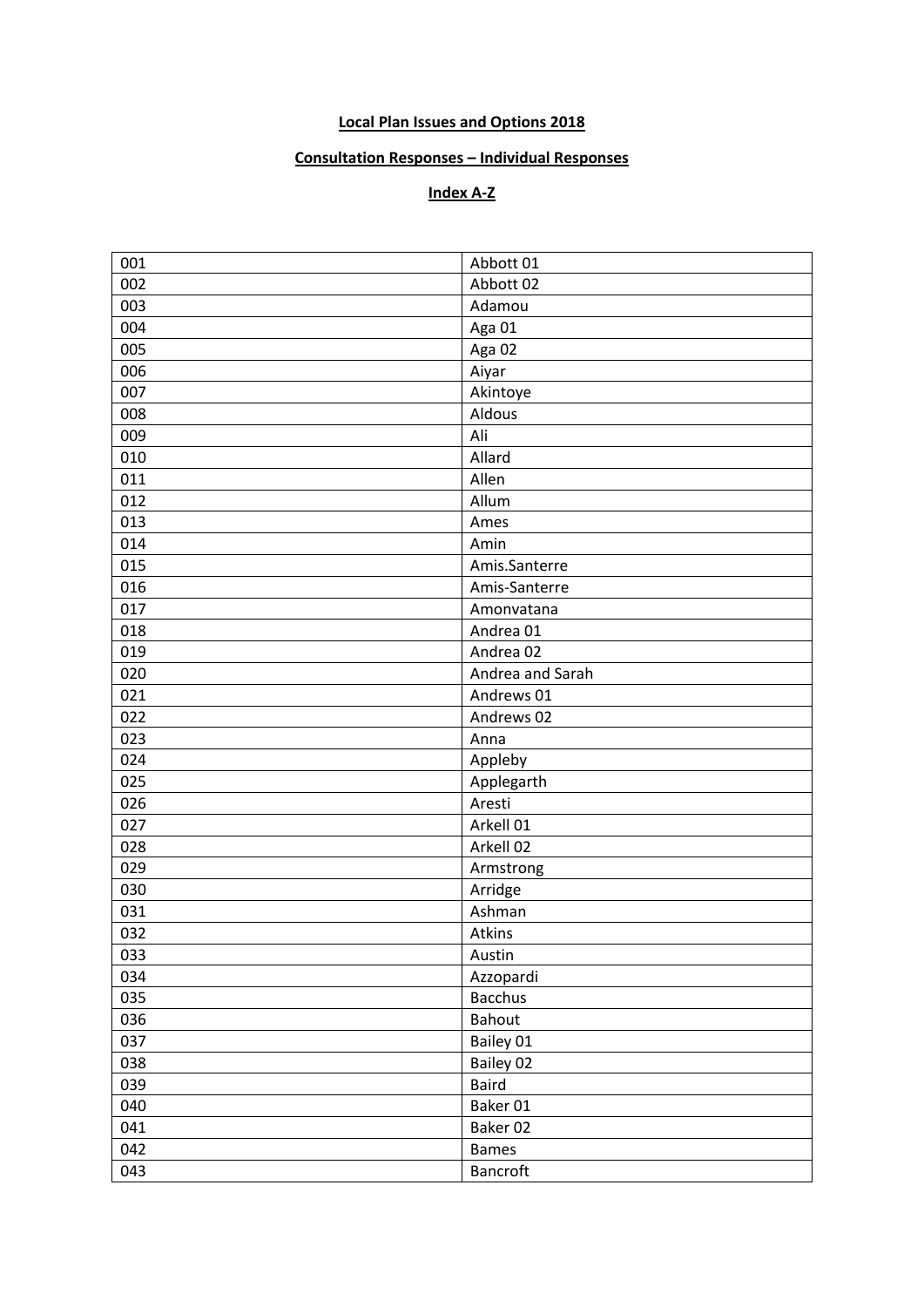| 044 | <b>Banks</b>      |
|-----|-------------------|
| 045 | <b>Baptiste</b>   |
| 046 | Barani            |
| 047 | Barclay           |
| 048 | Barker 01         |
| 049 | Barker 02         |
| 050 | <b>Barkett</b>    |
| 051 | Barnard           |
| 052 | Barnes 01         |
| 053 | Barnes 02         |
| 054 | Barton 01         |
| 055 | Barton 02         |
| 056 | Barton 03         |
| 057 | Barton 04         |
| 058 | <b>Basilicata</b> |
| 059 | Batchelor         |
| 060 | <b>Bates</b>      |
| 061 | Baum              |
| 062 | Bawani            |
| 063 | Baxter            |
| 064 | Beale             |
| 065 | Bebbington        |
| 066 | Bedwell           |
| 067 | Bellamy           |
| 068 | Benito            |
| 069 | Bennett           |
| 070 | Benson 01         |
| 071 | Benson 02         |
| 072 | Benson 03         |
| 073 | Bergman           |
| 074 | Berman            |
| 075 | Bernasconi        |
| 076 | Berry 01          |
| 077 | Berry 02          |
| 078 | Beserler          |
| 079 | <b>Bett</b>       |
| 080 | Betton            |
| 081 | Bhantoa           |
| 082 | <b>Bhatt</b>      |
| 083 | Bhoua             |
| 084 | Bilton            |
| 085 | Bines 01          |
| 086 | Bines 02          |
| 087 | Blackburn         |
| 088 | Blackwell         |
| 089 | Bland             |
| 090 | <b>Boggia</b>     |
| 091 | Bolton 01         |
| 092 | Bolton 02         |
| 093 | Bonici            |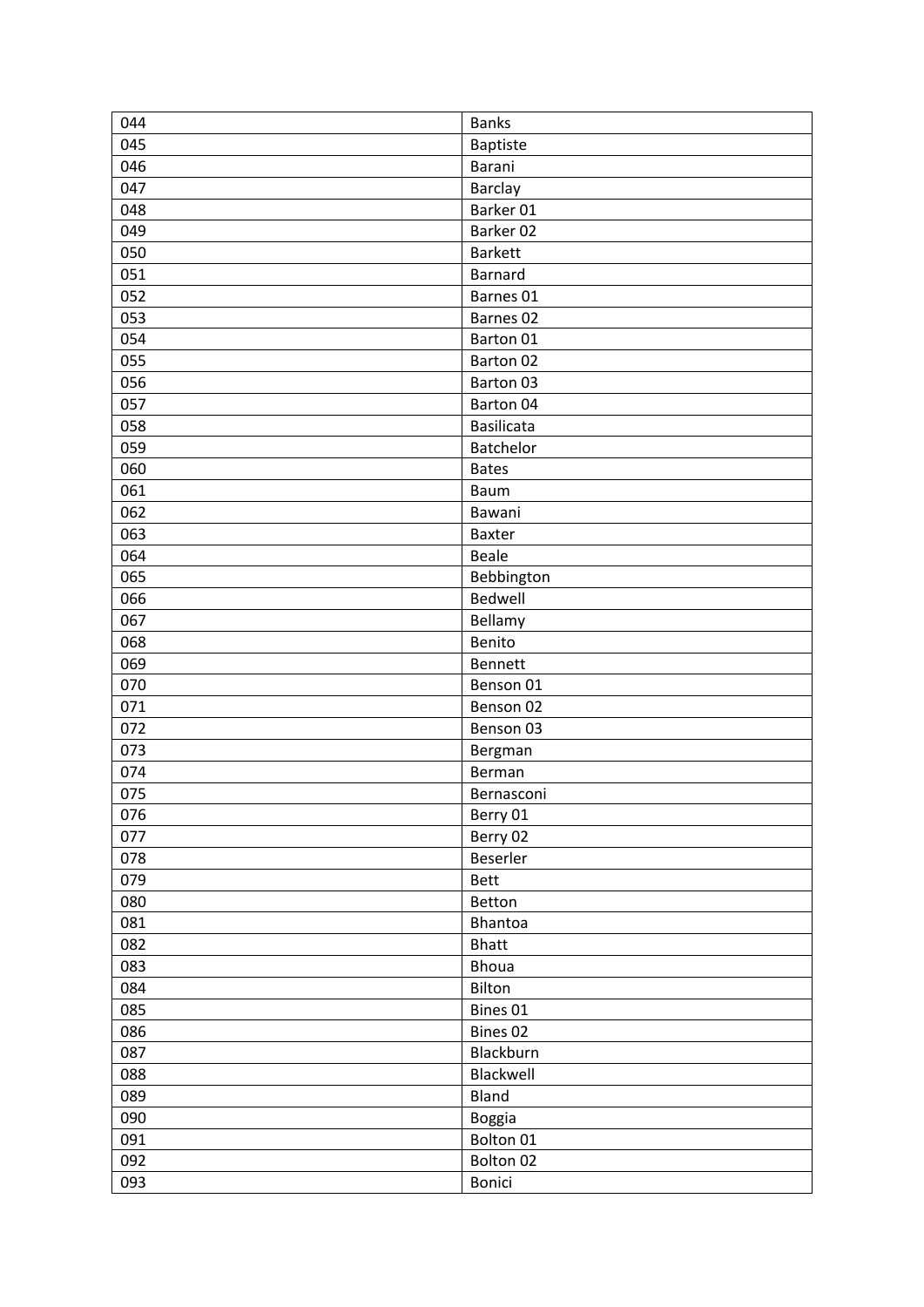| 094        | Bonner                            |
|------------|-----------------------------------|
| 095        | Bowden                            |
| 096        | <b>Bowers</b>                     |
| 097        | Bowler 01                         |
| 098        | Bowler 02                         |
| 099        | Boyle                             |
| 100        | <b>Bradley</b>                    |
| 101        | <b>Bradly</b>                     |
| 102        | <b>Bradman</b>                    |
| 103        | <b>Brady</b>                      |
| 104        | <b>Breeze</b>                     |
| 105        | <b>Brent</b>                      |
| 106        | <b>Breskal</b>                    |
| 107        | <b>Briggs</b>                     |
| 108        | <b>Broadbent</b>                  |
| 109        | <b>Bromley</b>                    |
| 110        | <b>Brooks</b>                     |
| 111        | Broomfield                        |
| 112        | <b>Brothers</b>                   |
| 113        | Brown 01                          |
| 114        | Brown 02                          |
| 115        | Brown 03                          |
| 116        | Brown 04                          |
| 117        | <b>Browne</b>                     |
| 118        | Brownhill                         |
| 119        | Brownlow                          |
| 120        | <b>Bruno</b>                      |
| 121        | Bull 01                           |
| 122        | Bull 02                           |
| 123        | <b>Bunce</b>                      |
| 124        | <b>Burdock</b>                    |
| 125        | <b>Burdon</b>                     |
|            |                                   |
| 126<br>127 | <b>Burgess</b><br><b>Burrowes</b> |
|            |                                   |
| 128        | <b>Burton AJW</b>                 |
| 129        | Busson                            |
| 130        | <b>Butt</b>                       |
| 131        | Callow                            |
| 132        | Campbell                          |
| 133        | Campos                            |
| 134        | Canham                            |
| 135        | Canning                           |
| 136        | Carado                            |
| 137        | Carpineta                         |
| 138        | Cartwright                        |
| 139        | Castle 01                         |
| 140        | Castle 02                         |
| 141        | Castricone 01                     |
| 142        | Castricone 02                     |
| 143        | Castro                            |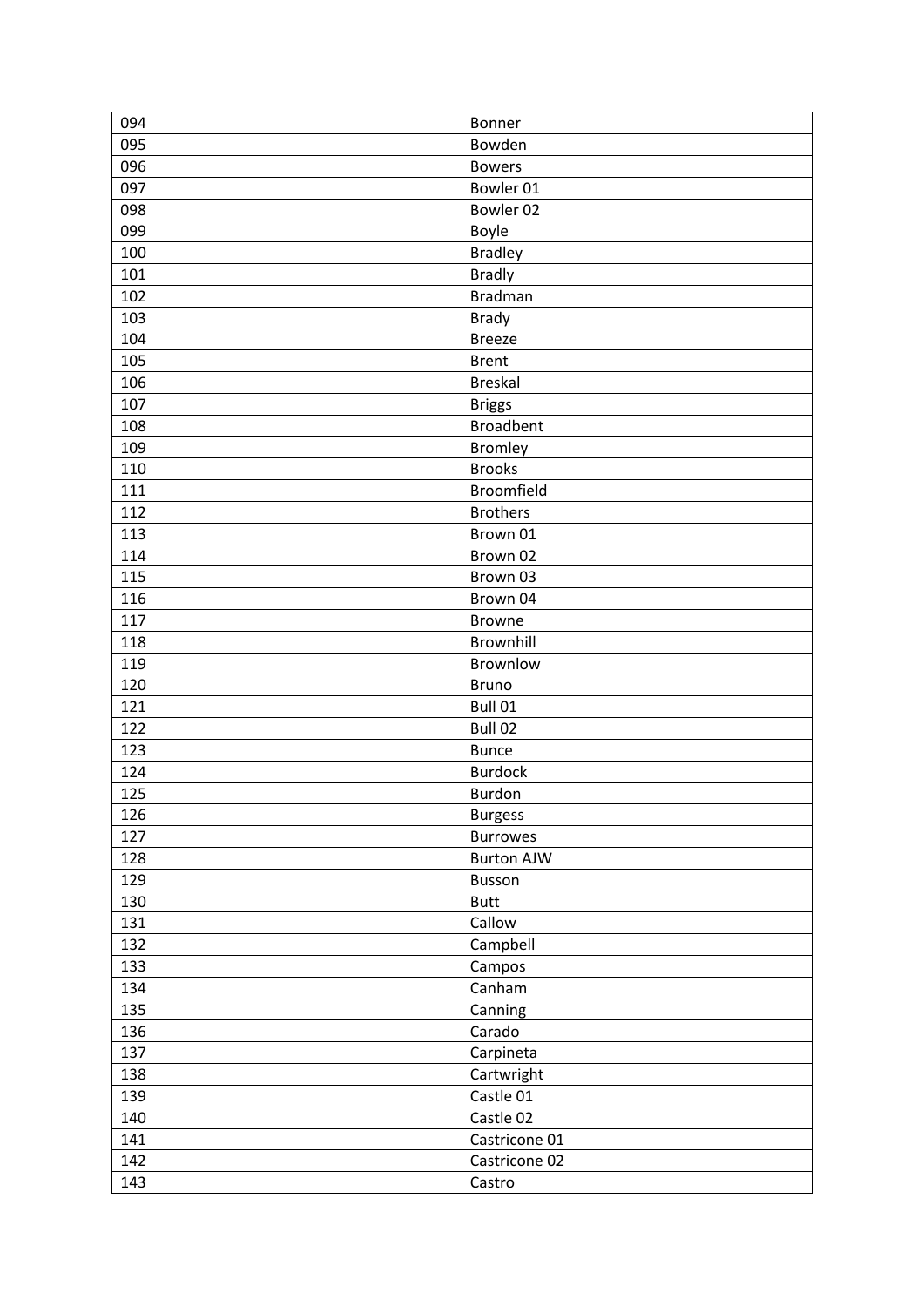| 144 | Chakravorty      |
|-----|------------------|
| 145 | Challis          |
| 146 | Chan             |
| 147 | Chandler 01      |
| 148 | Chandler 02      |
| 149 | Charles          |
| 150 | Chauhan          |
| 151 | Chawner 01       |
| 152 | Chawner 02       |
| 153 | Chawner 03       |
| 154 | Chawner 04       |
| 155 | Chawner 05       |
| 156 | Child            |
| 157 | Christina        |
| 158 | Christophi       |
| 159 | Christos         |
| 160 | Clarke 01        |
| 161 | Clarke 02        |
| 162 | Clary            |
| 163 | Clements         |
| 164 | Clibbens         |
| 165 | Clift            |
| 166 | Cockle           |
| 167 | Codrea           |
| 168 | Cole 01          |
| 169 | Cole 02          |
| 170 | Coleman          |
| 171 | Collins 01       |
| 172 | Collins 02       |
| 173 | Combat 01        |
| 174 | Combat 02        |
| 175 | Conka            |
| 176 | Connolly         |
| 177 | Connolly-tbc     |
| 178 | Constantinou     |
| 179 | Cooke            |
| 180 | Cooksey          |
| 181 | Cooper 01        |
| 182 | Cooper 02        |
| 183 | Cooper 03        |
| 184 | Corke            |
| 185 | Coupland         |
| 186 | Courcah-Guidolin |
| 187 | Cox 01           |
| 188 | Cox 02           |
| 189 | Coxon            |
| 190 | Coyle            |
| 191 | Cozier           |
| 192 | Cresswell 01     |
| 193 | Cresswell 02     |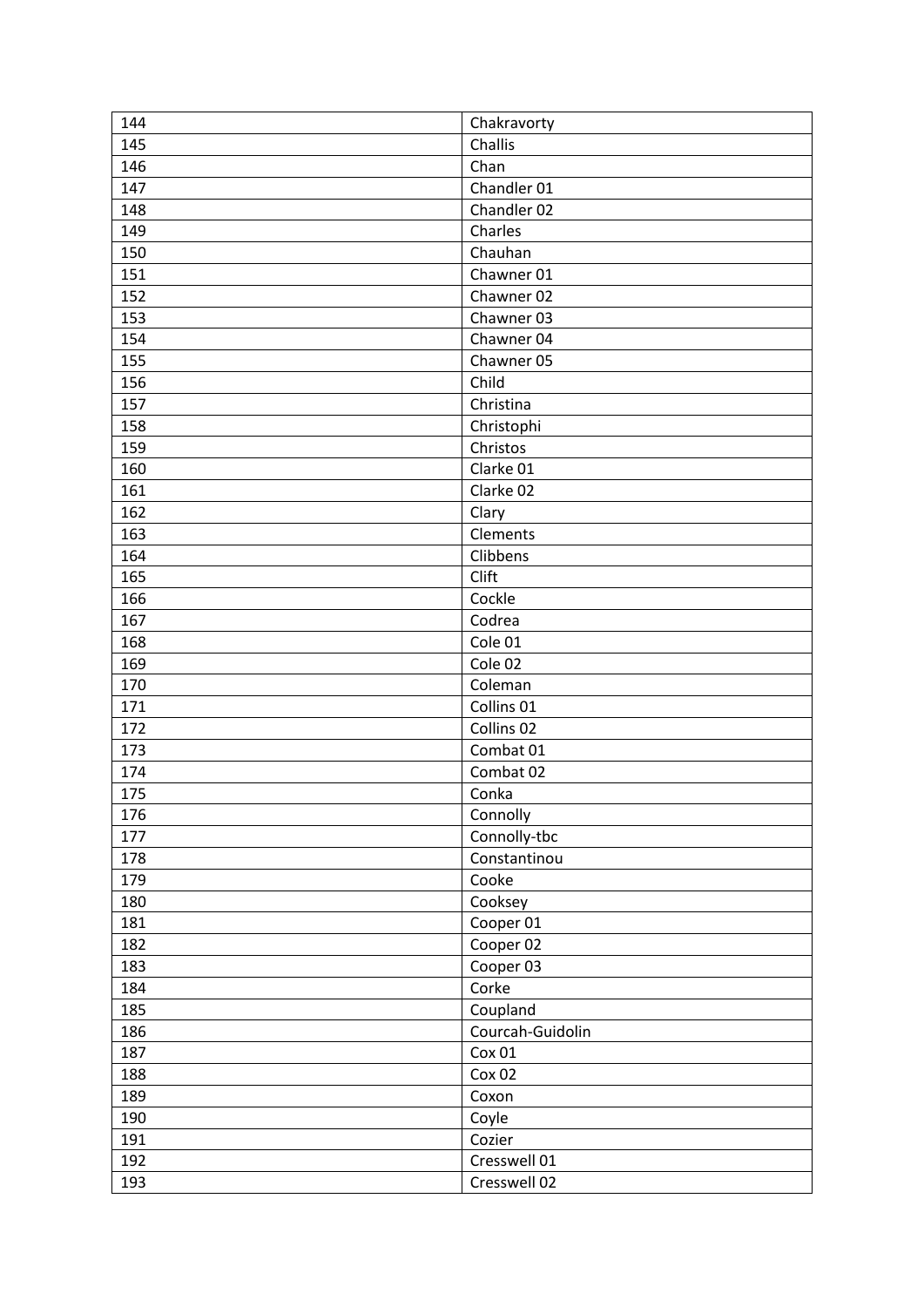| 194        | Cripps                     |
|------------|----------------------------|
| 195        | Crouch                     |
| 196        | Crow                       |
| 197        | Cullingford                |
| 198        | Curd 01                    |
| 199        | Curd 02                    |
| 200        | Curd 03                    |
| 201        | Curl                       |
| 202        | Currie                     |
| 203        | <b>Curtis and Cochrane</b> |
| 204        | Curtis                     |
| 205        | Da Costa                   |
| 206        | Da Silva                   |
| 207        | Daisley                    |
| 208        | Dallow                     |
| 209        | D'Arcy                     |
| 210        | David                      |
| 211        | Davies 01                  |
| 212        | Davies 02                  |
| 213        | Davies 03                  |
| 214        | Davies 04                  |
| 215        | Davies 05                  |
| 216        | Davies 06                  |
| 217        | Davies 07                  |
| 218        | Davis 01                   |
| 219        | Davis 02                   |
| 220        | Davis 03                   |
| 221        | Davis 04                   |
| 222        | Dawson                     |
| 223        |                            |
| 224        | De Angelis<br>De Luca      |
| 225        |                            |
|            | De Osorio                  |
| 226<br>227 | Deal                       |
|            | Dean 01                    |
| 228        | Dean 02                    |
| 229        | Demelo 01                  |
| 230        | Demelo 02                  |
| 231        | Demirci                    |
| 232        | Demitriou                  |
| 233        | Dennett                    |
| 234        | Denney                     |
| 235        | Denny                      |
| 236        | Devine 01                  |
| 237        | Devine 02                  |
| 238        | Dey                        |
| 239        | Di Rosa                    |
| 240        | Dias                       |
| 241        | Dibblin                    |
| 242        | Dickinson                  |
| 243        | Dickson                    |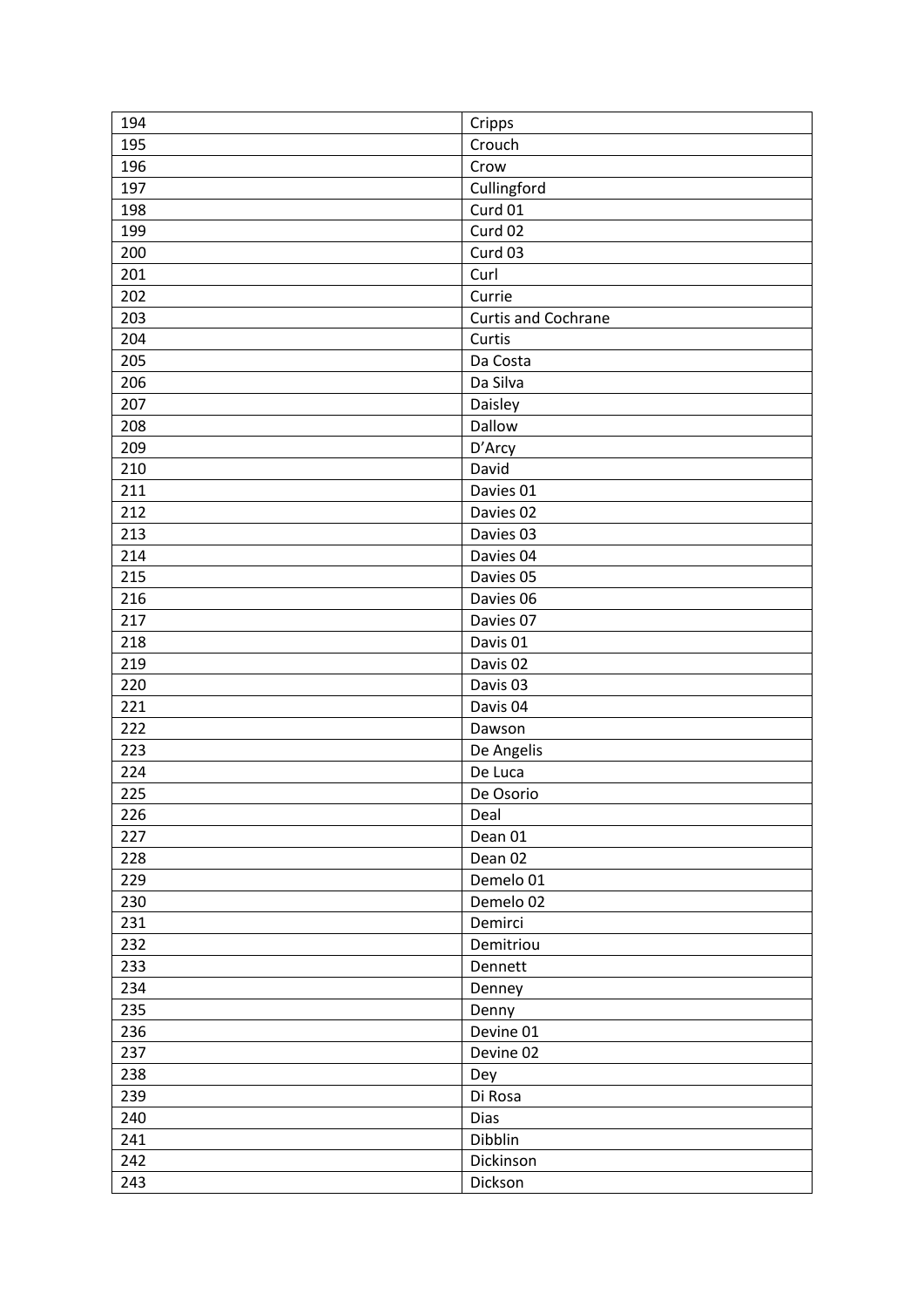| 244 | Dimery              |
|-----|---------------------|
| 245 | Dixon 01            |
| 246 | Dixon 02            |
| 247 | Djordjevic          |
| 248 | Doherty             |
| 249 | Dolan               |
| 250 | Donergan            |
| 251 | Dowell              |
| 252 | Downe               |
| 253 | D'Souza 01          |
| 254 | D'Souza 02          |
| 255 | D'Souza 03          |
| 256 | D'Souza 04          |
| 257 | D'Souza 05          |
| 258 | D'Souza 06          |
| 259 | D'Souza 07          |
| 260 | Duberry             |
| 261 | Dudley              |
| 262 | Duke                |
| 263 | Dumbarton 01        |
| 264 | Dumbarton 02        |
| 265 | Dumitru             |
| 266 | Dundar              |
| 267 | Dyer 01             |
| 268 | Dyer 02             |
| 269 | Dyos                |
| 270 | Eagling 01          |
| 271 | Eagling 02          |
| 272 | Eden                |
| 273 | Edwards             |
| 274 | Elborn 01           |
| 275 | Elborn 02           |
| 276 | Elia                |
| 277 | Ellerbeck           |
| 278 | Elliot 01           |
| 279 | Elliot 02           |
| 280 | Elliot 03           |
| 281 | Ellis <sub>01</sub> |
| 282 | Ellis <sub>02</sub> |
| 283 | Elms                |
| 284 | Elston              |
| 285 | Emke                |
| 286 | Evans 01            |
| 287 | Evans 02            |
| 288 | Evengelou           |
| 289 | Fairfax             |
| 290 | Farooq              |
| 291 | Farrell             |
| 292 | Fearn               |
| 293 | Feather             |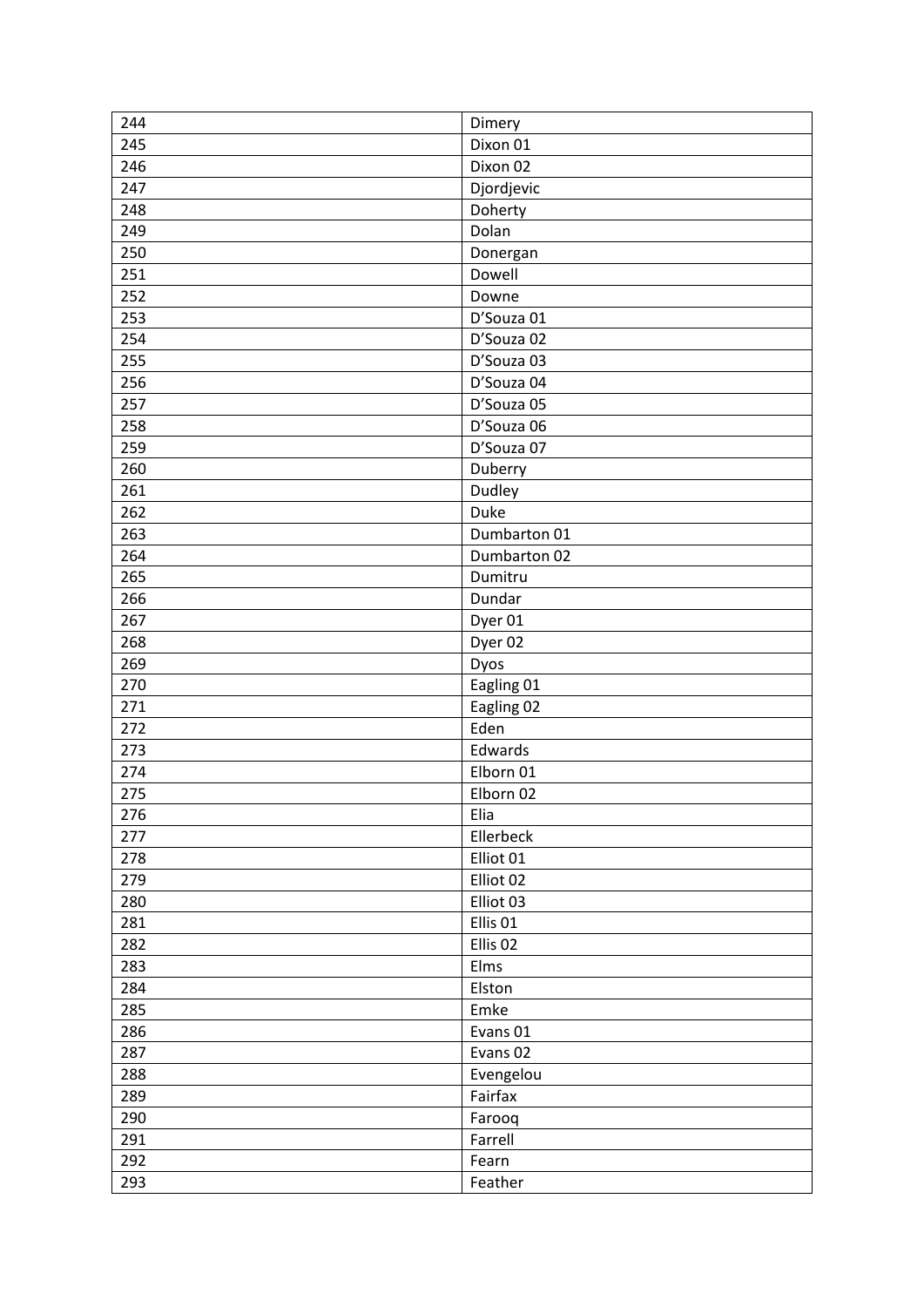| 294 | Feldman 01          |
|-----|---------------------|
| 295 | Feldman 02          |
| 296 | Fergusson           |
| 297 | Ferreira            |
| 298 | Findlay 01          |
| 299 | Findlay 02          |
| 300 | Finestaone          |
| 301 | Finney              |
| 302 | Fisher              |
| 303 | Fish-Ferilli        |
| 304 | Fisk                |
| 305 | Fletcher            |
| 306 | Flint               |
| 307 | Flynn               |
| 308 | Fox                 |
| 309 | Foyle               |
| 310 | Fricker             |
| 311 | Fullen              |
| 312 | Fung                |
| 313 | Gadd                |
| 314 | Garces              |
| 315 | Gardner             |
| 316 | Garner              |
| 317 | Garrad              |
| 318 | Gatman 01           |
| 319 | Gatman 02           |
| 320 | Gawronska           |
| 321 | Gellor              |
|     | Gibbs 01            |
| 322 |                     |
| 323 | Gibbs 02            |
| 324 | Gibson 01           |
| 325 | Gibson 02           |
| 326 | Gibson 03           |
| 327 | Giddings            |
| 328 | Gifford             |
| 329 | Gibert              |
| 330 | Gilder              |
| 331 | Gilion              |
| 332 | Gleeson 01          |
| 333 | Gleeson 02          |
| 334 | Glienke             |
| 335 | Glover 01           |
| 336 | Glover 02           |
| 337 | Goddard             |
| 338 | Godinho             |
| 339 | Gold                |
| 340 | Gomez 01            |
| 341 | Gomez 02            |
| 342 | Gormley             |
| 343 | Gough and Slatterey |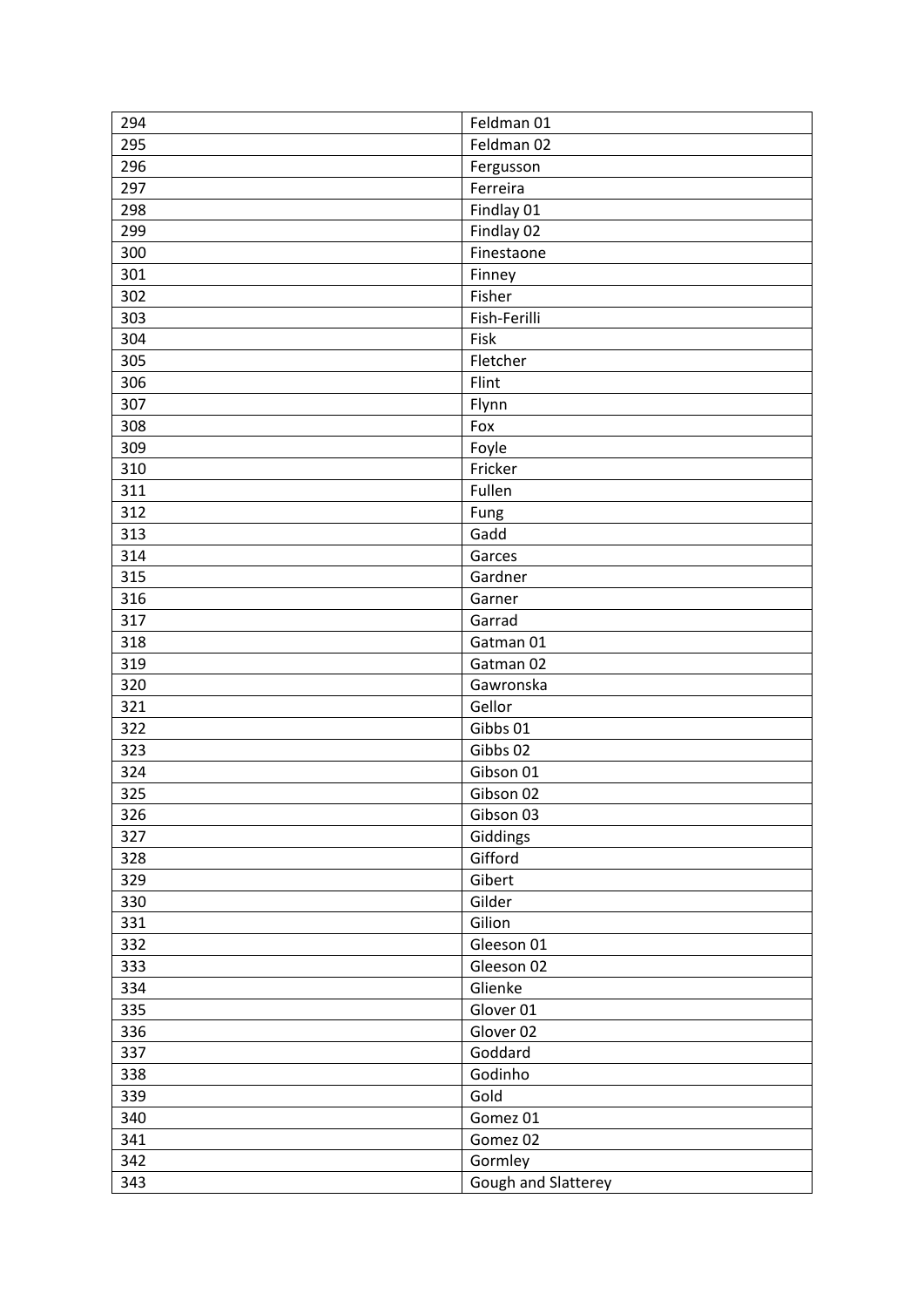| 344 | Gough                     |
|-----|---------------------------|
| 345 | Goumal                    |
| 346 | Grant                     |
| 347 | Gray 01                   |
| 348 | Gray 02                   |
| 349 | Green                     |
| 350 | Greenbank                 |
| 351 | Greenfield                |
| 352 | Greenwood                 |
| 353 | Gregg                     |
| 354 | Gregory                   |
| 355 | Griffin 01                |
| 356 | Griffin 02                |
| 357 | Griffith                  |
| 358 | Grundon 01                |
| 359 | Grundon 02                |
| 360 | Guerzoni                  |
| 361 | Guimarin                  |
| 362 | Gunter                    |
| 363 | Guyatt                    |
| 364 | Hall 01                   |
| 365 | Hall 02                   |
| 366 | Hall 03                   |
| 367 | Hall 04                   |
| 368 | Halsey                    |
| 369 | Halstead                  |
| 370 | Hands                     |
| 371 | Hannington                |
| 372 | Harden                    |
| 373 | Harding                   |
| 374 | Hare                      |
| 375 | Harknett                  |
| 376 | Hashan                    |
| 377 | Hassell                   |
| 378 | Hatchett                  |
| 379 | Hatton                    |
| 380 | <b>Hawkins and Holmes</b> |
| 381 | Hawkins                   |
| 382 | Heather                   |
| 383 | Hegarty                   |
| 384 | Hellary                   |
| 385 | Henley                    |
| 386 | Hepple                    |
| 387 | Herbert                   |
| 388 | Heywood                   |
| 389 | Hilas                     |
| 390 | Hiller                    |
| 391 | Hoatson                   |
| 392 | Hobman                    |
| 393 | Hodgson                   |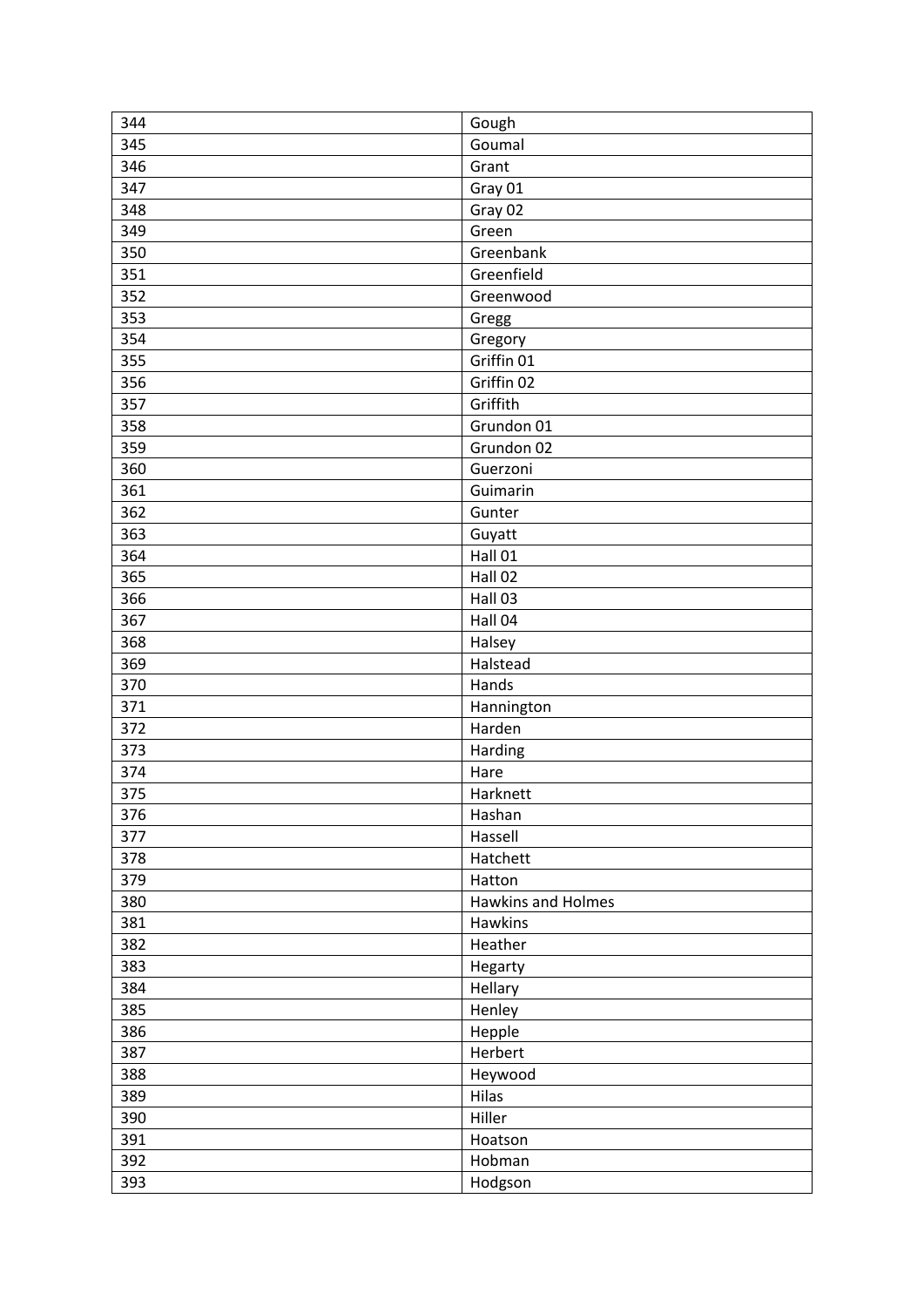| 394 | Hoffman           |
|-----|-------------------|
| 395 | Holding           |
| 396 | Holdsworth        |
| 397 | Holdway           |
| 398 | Holliday          |
| 399 | Holmes 01         |
| 400 | Holmes 02         |
| 401 | Honnor            |
| 402 | Hook              |
| 403 | Howe              |
| 404 | Huckle            |
| 405 | Hyde 01           |
| 406 | Hyde 02           |
| 407 | Ibrahim           |
| 408 | Ingram 01         |
| 409 | Ingram 02         |
| 410 | Inker             |
| 411 | Iracka            |
| 412 | Irving            |
| 413 | Irwin             |
| 414 | Israel            |
| 415 | Jackson 01        |
| 416 | Jackson 02        |
| 417 | Jakubowski        |
| 418 | James             |
| 419 | Janes             |
| 420 | Jarvis            |
| 421 | Jayasundera 01    |
| 422 | Jayasundera 02    |
| 423 | Jefari            |
| 424 | Jemal 01          |
| 425 | Jemal 02          |
| 426 | Jennings          |
| 427 | Jephcott 01       |
| 428 | Jephcott 02       |
| 429 | Jephcott 03       |
| 430 | Jephcott joint HS |
| 431 | Jethwa 01         |
| 432 | Jethwa 02         |
| 433 | John              |
| 434 | Johns             |
| 435 | Johnson 01        |
| 436 | Johnson 02        |
| 437 | Johnson 03        |
| 438 | Joli              |
| 439 | Joli-D'Souza      |
| 440 | Jones 01          |
| 441 | Jones 02          |
| 442 | Jones 03          |
| 443 | Jones 04          |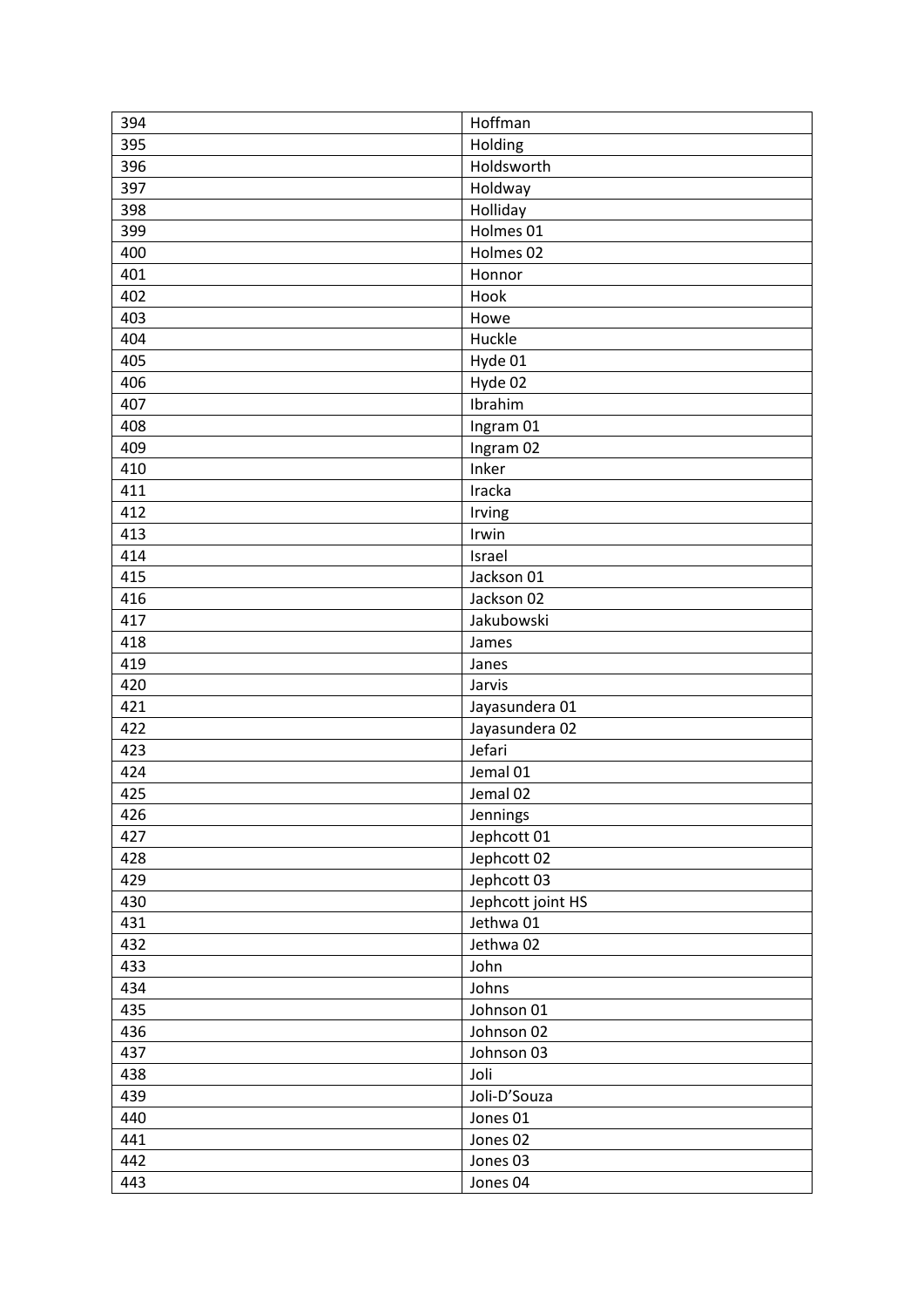| 444 | Jordan      |
|-----|-------------|
| 445 | Jourssain   |
| 446 | Jovanovic   |
| 447 | Kackan      |
| 448 | Kaffash     |
| 449 | Kalli       |
| 450 | Kanabar     |
| 451 | Kartal      |
| 452 | Karunaratne |
| 453 | Kauffman    |
| 454 | Kazakos 01  |
| 455 | Kazakos 02  |
| 456 | Kazim       |
| 457 | Kealy 01    |
| 458 | Kealy 02    |
| 459 | Keating 01  |
| 460 | Keating 02  |
| 461 | Keble       |
| 462 | Keck        |
| 463 | Keeler 01   |
| 464 | Keeler 02   |
| 465 | Kefs        |
| 466 | Kehela 01   |
| 467 | Kehela 02   |
| 468 | Kemal       |
| 469 | Kent        |
| 470 | Kerr        |
| 471 | Keyes       |
| 472 | King 01     |
| 473 | King 02     |
| 474 | King 03     |
| 475 | Kioumgi     |
| 476 | Knickelbein |
| 477 | Knight 01   |
| 478 | Knight 02   |
| 479 | Kofturcu    |
| 480 | Konac       |
| 481 | Kostor      |
| 482 | Koupparis   |
| 483 | Kreetzer    |
| 484 | Kulesh      |
| 485 | Kyriacou    |
| 486 | Lahouasina  |
| 487 | Landra      |
| 488 | Lanza 01    |
| 489 | Lanza 02    |
| 490 | Laughton    |
| 491 | Laurence    |
| 492 | Lavza       |
| 493 | Lawrence    |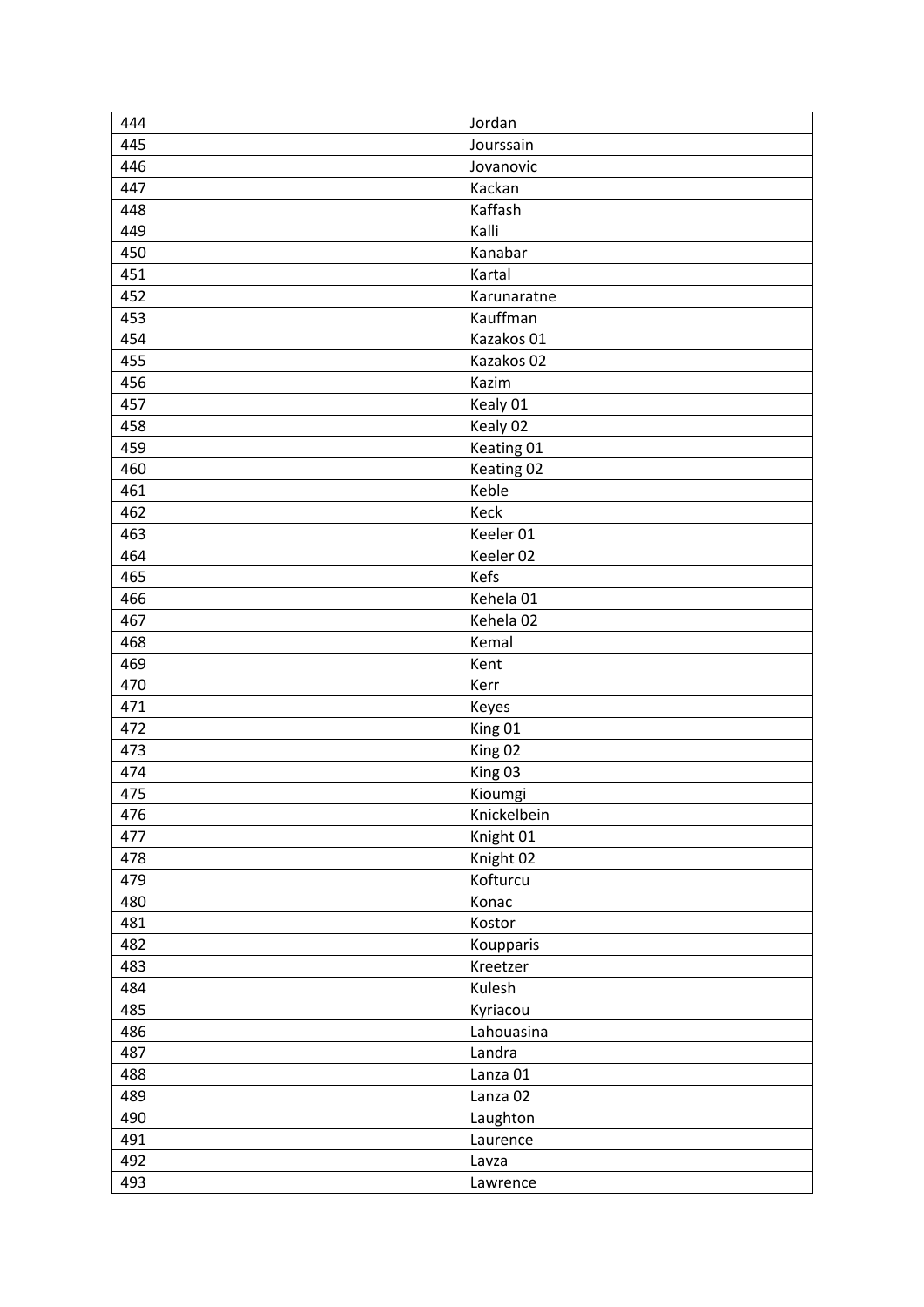| 494 | Le Fevre          |
|-----|-------------------|
| 495 | Lea <sub>01</sub> |
| 496 | Lea <sub>02</sub> |
| 497 | Leach             |
| 498 | Leadbetter        |
| 499 | Leatherdale       |
| 500 | Leaver            |
| 501 | Lee 01            |
| 502 | Lee 02            |
| 503 | Lee 03            |
| 504 | Lee H             |
| 505 | Leedham           |
| 506 | Lenson            |
| 507 | Levy 01           |
| 508 | Levy 02           |
| 509 | Lewis             |
| 510 | Liane             |
| 511 | LiLi              |
| 512 | Limby             |
| 513 | Lindsay           |
| 514 | Linton            |
| 515 | Litherland        |
| 516 | Livermore         |
| 517 | Lloyd 01          |
| 518 | Lloyd 02          |
| 519 | Lockhart          |
| 520 | Lomas             |
| 521 | Lombard           |
| 522 | Long              |
| 523 | Lonsdale          |
| 524 | Lowe 01           |
| 525 | Lowe 02           |
| 526 | Lowther           |
| 527 | Luckett           |
| 528 | Luff              |
| 529 | Lugli             |
| 530 | Luo               |
| 531 | Luty              |
| 532 | Lynda             |
| 533 | Lyne              |
| 534 | Macue             |
| 535 | Mahdavi           |
| 536 | Maier             |
| 537 | Mainoo            |
| 538 | Majeika           |
| 539 | Malakouna         |
| 540 | Malin 01          |
| 541 | Malin 02          |
| 542 | Malleson 01       |
| 543 | Malleson 02       |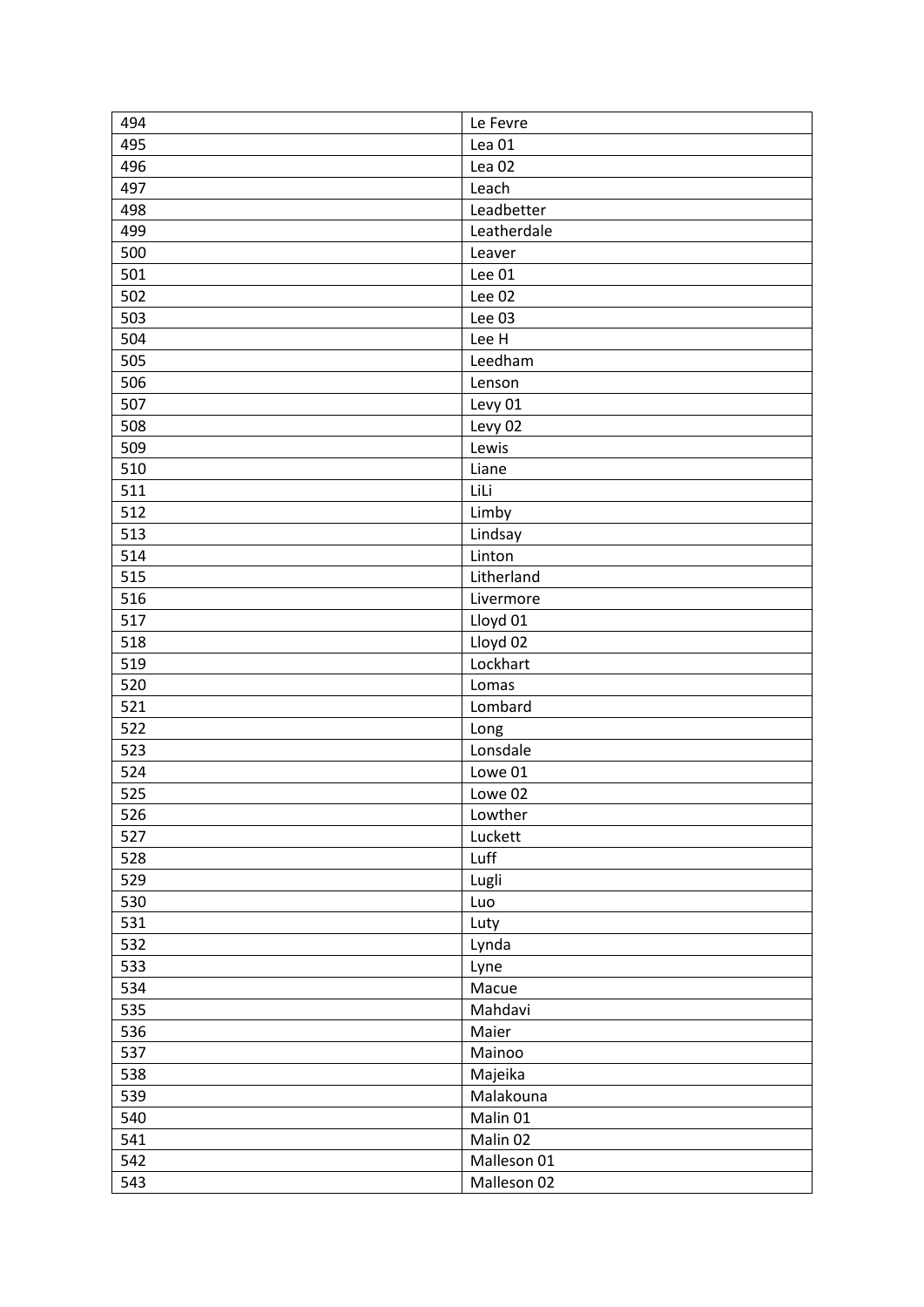| 544 | Mallick                |
|-----|------------------------|
| 545 | Manolis                |
| 546 | Mantell                |
| 547 | Marco 01               |
| 548 | Marco 02               |
| 549 | Marczewski             |
| 550 | Margolis               |
| 551 | Maria O                |
| 552 | Mariutto               |
| 553 | Marriot                |
| 554 | Marriott <sub>01</sub> |
| 556 | Marriott <sub>02</sub> |
| 557 | Marshall               |
| 558 | Martin 01              |
| 559 | Martin 02              |
| 560 | Martin 03              |
| 561 | Martin 04              |
| 562 | Matthews               |
| 563 | Mauri                  |
| 564 | May                    |
| 565 | Mcadden                |
| 566 | McCarthy 01            |
| 567 | McCarthy 02            |
| 568 | McDonnels              |
| 569 | McGarrol               |
| 570 | McGee 01               |
| 571 | McGee 02               |
| 572 | McGrath 01             |
| 573 | McGrath 02             |
| 574 | McKie                  |
| 575 | McLeod                 |
| 576 | McNeill                |
| 577 | Mcone                  |
| 578 | Mcqueen                |
| 579 | Mead                   |
| 580 | Mehmet                 |
| 581 | Meister                |
| 582 | Mendola                |
| 583 | Merrill                |
| 584 | Merritt 01             |
| 585 | Merritt 02             |
| 586 | Merry                  |
| 587 | Metcalf                |
| 588 | Michael                |
| 589 | Miller 01              |
| 590 | Miller 02              |
| 591 | Minneci                |
| 592 | Mitchell 01            |
| 593 | Mitchell 02            |
| 594 | Molloy                 |
|     |                        |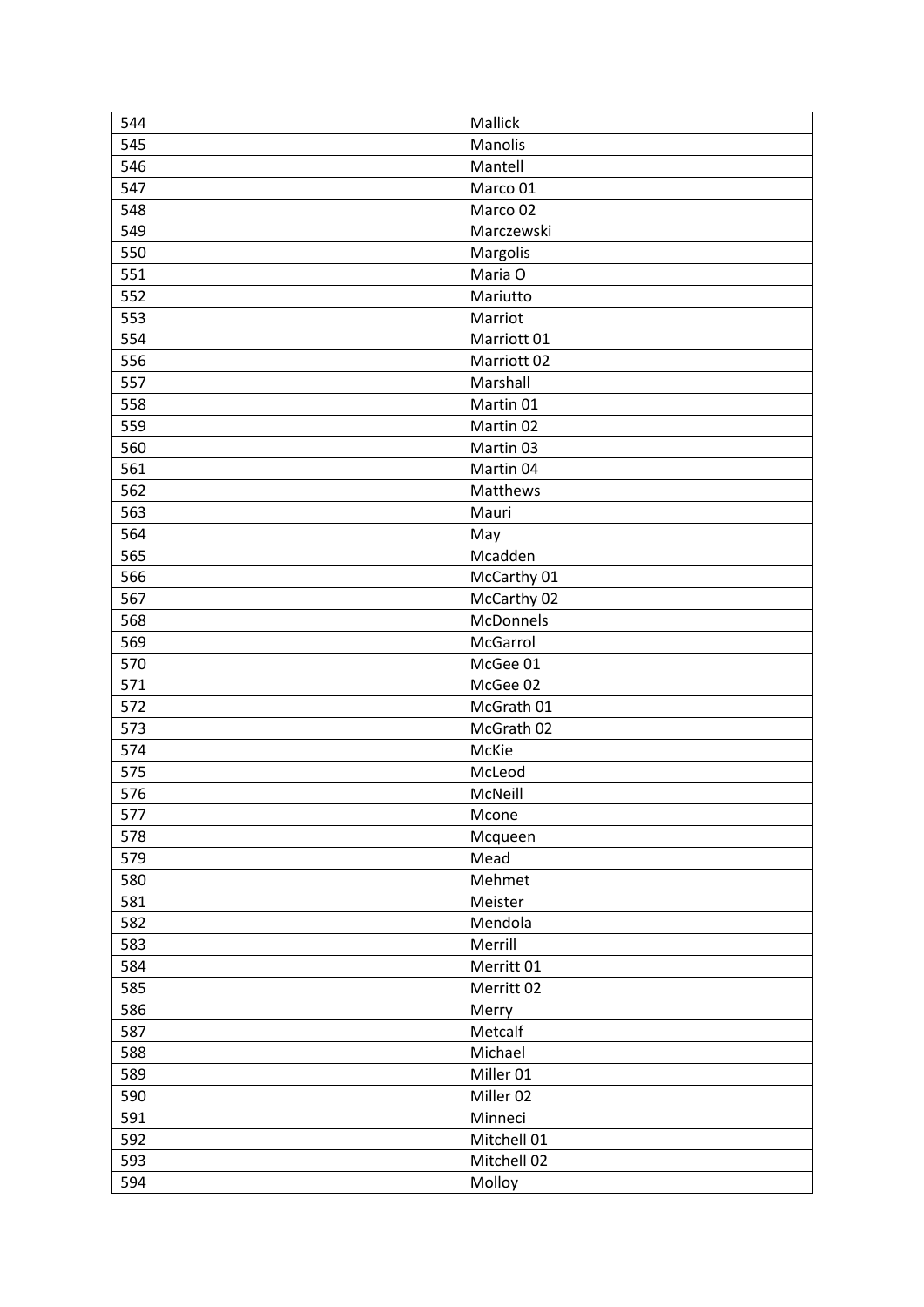| 595 | Moloney       |
|-----|---------------|
| 596 | Monachello 01 |
| 597 | Monachello 02 |
| 598 | Mooles        |
| 599 | Moore 01      |
| 600 | Moore 02      |
| 601 | Moore 03      |
| 602 | Moorwood      |
| 603 | Mootoo        |
| 604 | Morgan        |
| 605 | Morphitis     |
| 606 | Morris        |
| 607 | Morrison      |
| 608 | Morton        |
| 609 | Mounsey-Thear |
| 610 | Mukherjee     |
| 611 | Murphy 01     |
| 612 | Murphy 02     |
| 613 | Murray        |
| 614 | Nallakan      |
| 615 | Nash 01       |
| 616 | Nash 02       |
| 617 | Neal 01       |
| 618 | Neal 02       |
| 619 | Neal 03       |
| 620 | Nedza         |
| 621 | Newland       |
| 622 | Newman 01     |
| 623 | Newman 02     |
| 624 | Nicholls 01   |
| 625 | Nicholls 02   |
| 626 | Nicholls 03   |
| 627 | Nikola        |
| 628 | Noble         |
| 629 | Norris 01     |
| 630 | Norris 02     |
| 631 | Nottage       |
| 632 | Nuckowska     |
| 633 | Nunes-Vaz     |
| 634 | Nunn          |
| 635 | Oak           |
| 636 | Oakwell       |
| 637 | O'Connor 01   |
| 638 | O'Connor 02   |
| 639 | O'Donnell     |
| 640 | Olive         |
| 641 | Oliver        |
|     |               |
| 642 | Opoczynska    |
| 643 | O'Reilly 01   |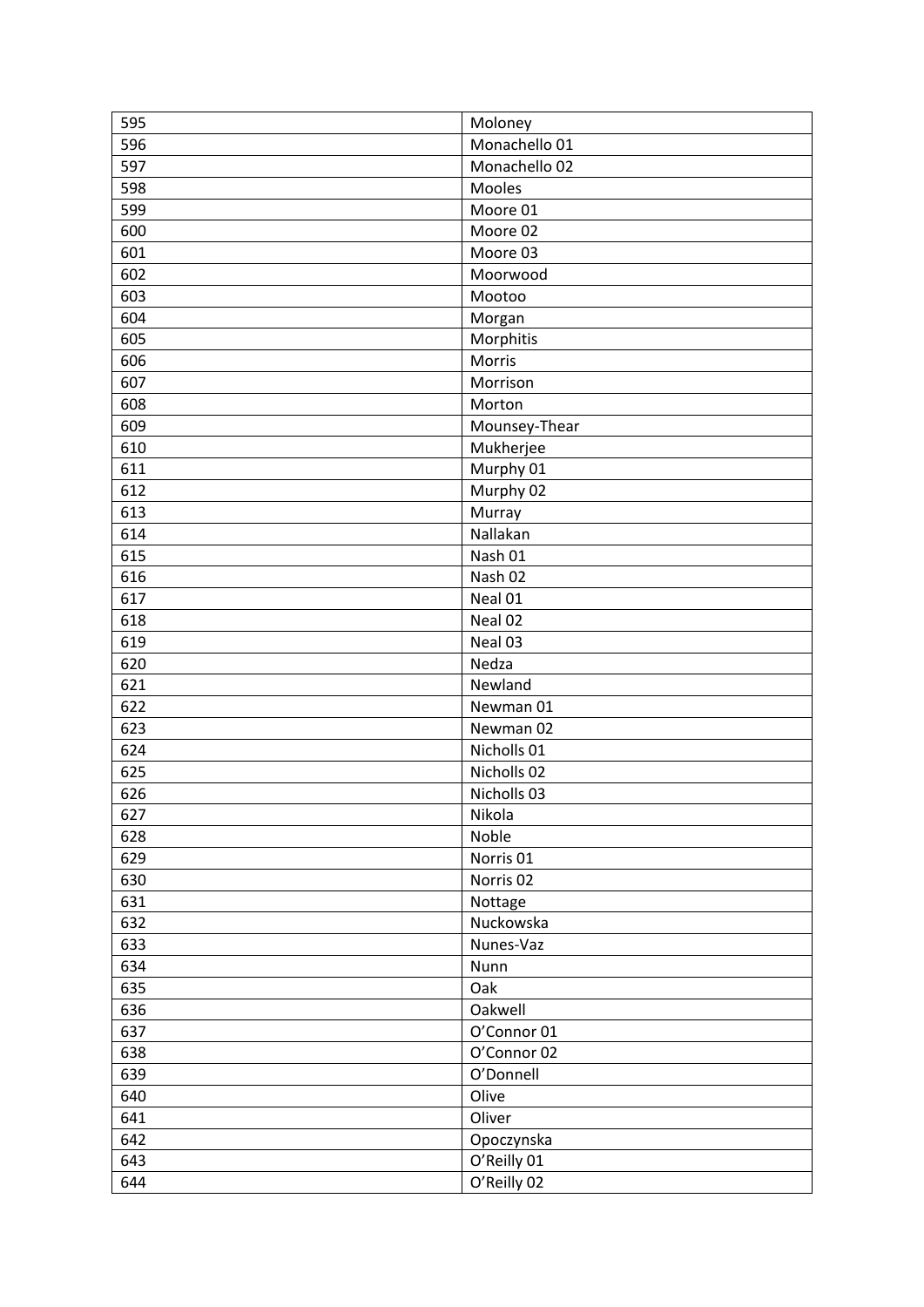| 645 | Organ 01                    |
|-----|-----------------------------|
| 646 | Organ 02                    |
| 647 | Orphanos                    |
| 648 | Orsulik                     |
| 649 | Osorio-Cortes and de Osorio |
| 650 | O'Sullivan 01               |
| 651 | O'Sullivan 02               |
| 652 | O'Sullivan 03               |
| 653 | Ouyang                      |
| 654 | Owen                        |
| 655 | Page                        |
| 656 | Paine 01                    |
| 657 | Paine 02                    |
| 658 | Palmer 01                   |
| 659 | Palmer 02                   |
| 660 | Palmieri 01                 |
| 661 | Palmieri 02                 |
| 662 | Panyani                     |
| 663 | Paris                       |
| 664 | Parke 01                    |
| 665 | Parke 02                    |
| 66  | Parke 03                    |
| 667 | Parker                      |
| 668 | Patch                       |
| 669 | Patel 01                    |
| 670 | Patel 02                    |
| 671 | Patterson                   |
| 672 | Pauline                     |
| 673 | Pavey                       |
| 674 | Pavlou                      |
| 675 | Peacock                     |
| 676 | Pearce                      |
| 677 | Peck                        |
| 678 | Pelled                      |
| 679 | Percy                       |
| 680 | Peridios                    |
| 681 | Perkins                     |
| 682 | Perry                       |
| 683 | Pestell                     |
| 684 | Petrou                      |
| 685 | Pettitt 01                  |
| 686 | Pettitt 02                  |
| 687 | 'Phil' Anon                 |
| 688 | Phillips                    |
| 689 | Pini                        |
| 690 | Plumer 01                   |
| 691 | Plumer 02                   |
| 692 | Plumer additional comments  |
| 693 | Pointer                     |
| 694 | Portsmouth                  |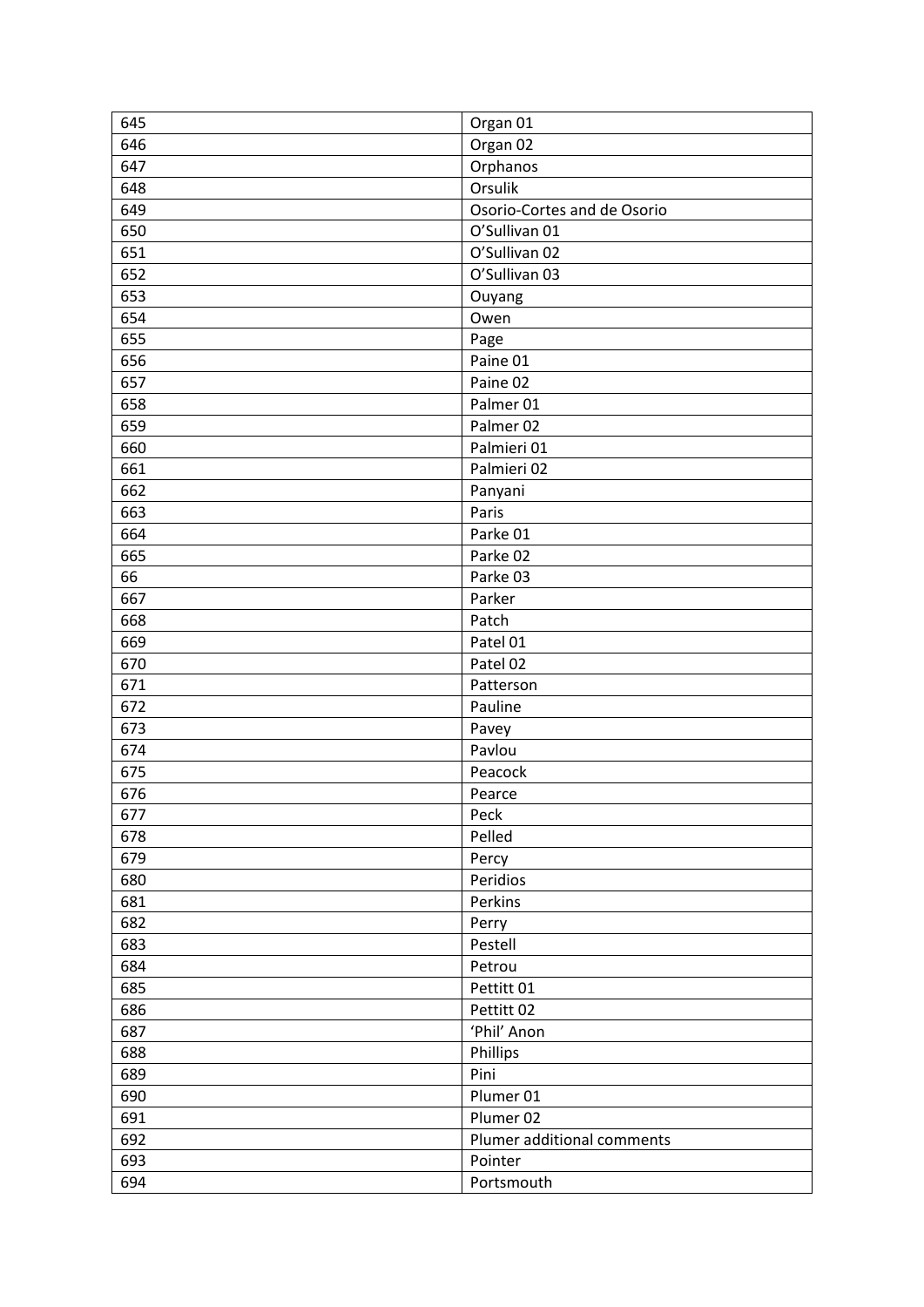| 695 | Potter 01         |
|-----|-------------------|
| 696 | Potter 02         |
| 697 | Powell 01         |
| 698 | Powell 02         |
| 699 | Pozzo and Brumana |
| 700 | Price             |
| 701 | Pritchard         |
| 702 | Pullan            |
| 703 | Purkiss           |
| 704 | Ramos             |
| 705 | Rasey             |
| 706 | Rashid            |
| 707 | Rawlings 01       |
| 708 | Rawlings 02       |
| 709 | Rawlings 03       |
| 710 | Rawlings 04       |
| 711 | Rawlings 05       |
| 712 | Raymond           |
| 713 | Rayson            |
| 714 | <b>REACT</b>      |
| 715 | Reen 01           |
| 716 | Reen 02           |
| 717 | Reen 03           |
| 718 | Reeney            |
| 719 | Reeve             |
| 720 | Rhodes            |
| 721 | Richardson        |
| 722 | Richmond          |
| 723 | Rickard 01        |
| 724 | Rickard 02        |
| 725 | Ridley            |
| 726 | Roberts           |
| 727 | Rodgers           |
| 728 | Rogers 01         |
| 729 | Rogers 02         |
| 730 | Rognaldsen        |
| 731 | Rosenblatt        |
| 732 | Ross              |
| 733 | Rowe              |
| 734 | Rushworth         |
| 735 | Sacco             |
| 736 | Saini 01          |
| 737 | Saini 02          |
| 738 | Salisch           |
| 739 | Sampson 01        |
| 740 | Sampson 02        |
| 741 | Samsami           |
| 742 | Saravanpavan      |
| 743 | Sarkissian        |
| 744 | Saunders          |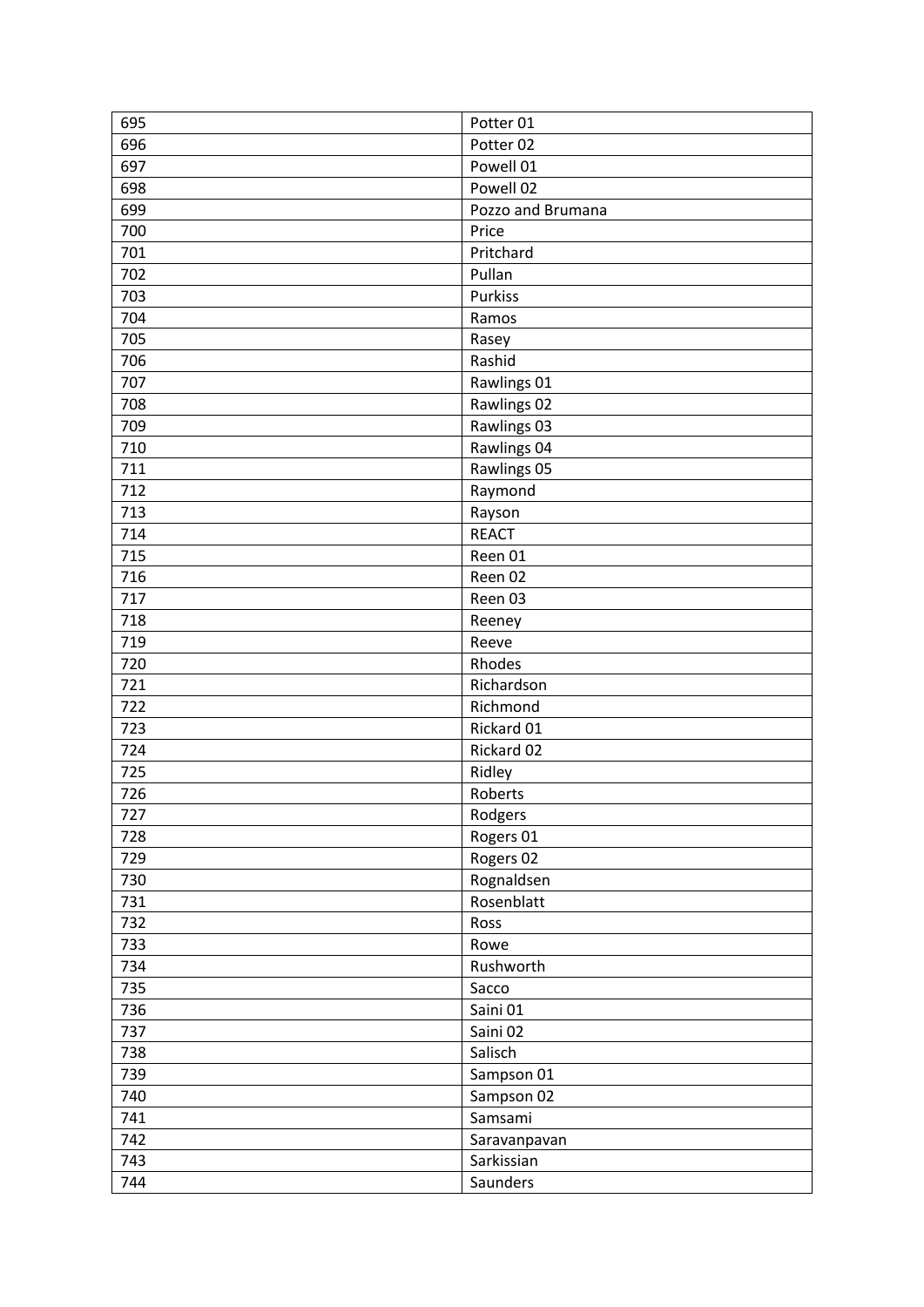| 745 | Savage               |
|-----|----------------------|
| 746 | Schieffelin          |
| 747 | Scholefield          |
| 748 | Scott 01             |
| 749 | Scott 02             |
| 750 | Shabazian 01         |
| 751 | Shabazian 02         |
| 752 | Shadbolt             |
| 753 | Shah 01              |
| 754 | Shah 02              |
| 755 | Shannon              |
| 756 | Shapland             |
| 757 | Shattock             |
| 758 | Shaw 01              |
| 759 | Shaw 02              |
| 760 | Shaw 03              |
| 761 | Sheikh Da            |
| 762 | Sheikh De            |
| 763 | Sheikh               |
| 764 | Shipwright 01        |
| 765 | Shipwright 02        |
| 766 | Shrubb               |
| 767 | Shukla               |
| 768 | Sibley               |
| 769 | Simpson 01           |
|     |                      |
| 770 | Simpson 02           |
| 771 | Sims                 |
| 772 | Sivandan and Lazarus |
| 773 | Skelton              |
| 774 | Skinner 01           |
| 775 | Skinner 02           |
| 776 | Skipworth-Michell    |
| 777 | Skittrall            |
| 778 | Slatford.Smith       |
| 779 | Slovick              |
| 780 | Sly                  |
| 781 | Small                |
| 782 | Smith 01             |
| 783 | Smith 02             |
| 784 | Smith 03             |
| 785 | Smith 04             |
| 786 | Smith 05             |
| 787 | Smith 06             |
| 788 | Smith 07             |
| 789 | Smith 08             |
| 790 | Smith 09             |
| 791 | Smith 10             |
| 792 | Smith 11             |
| 793 | Smith 12             |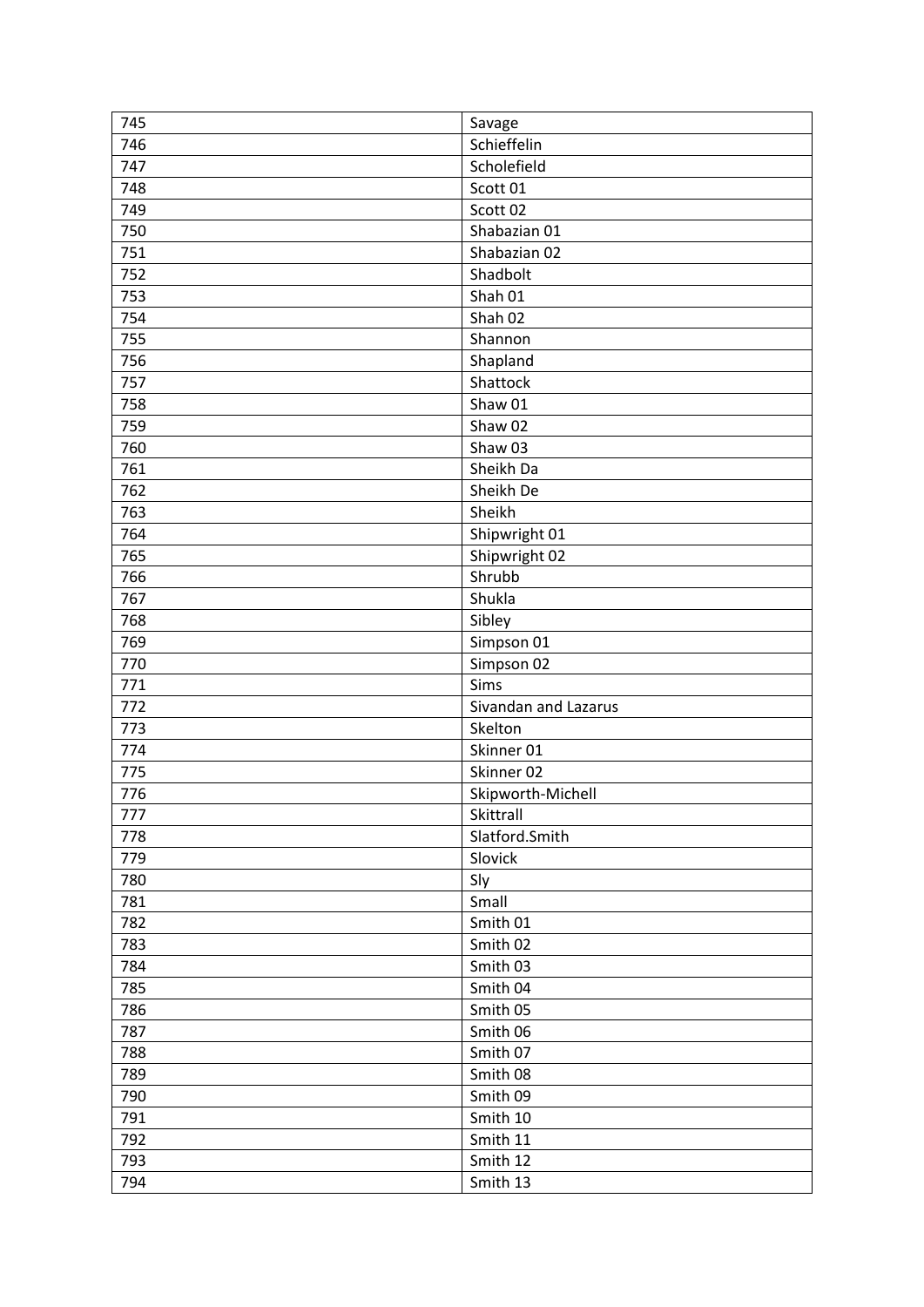| 795 | Smith 14         |
|-----|------------------|
| 796 | Smith 15         |
| 797 | Smith-CR         |
| 798 | Smyth 01         |
| 799 | Smyth 02         |
| 800 | Snelling         |
| 801 | Sofroniou        |
| 802 | Soulsbury        |
| 803 | Soutar           |
| 804 | Spiteri 01       |
| 805 | Spiteri 02       |
| 806 | Spreadbury       |
| 807 | Squilliono Jnr   |
| 808 | Stacey           |
| 809 | Starghill        |
| 810 | Stanton          |
| 811 | Starr            |
| 812 | Stedman          |
| 813 | Steed            |
| 814 | Steinbock        |
| 815 | Stephens 01      |
| 816 | Stephens 02      |
| 817 | Steven           |
| 818 | Stevens          |
| 819 | Stocker 01       |
| 820 | Stocker 02       |
| 821 | Stocker 03       |
| 822 | Stockwell        |
| 823 | Stone 01         |
| 824 | Stone 02         |
| 825 | Streatfield      |
| 826 | Suarez           |
| 827 | Sue              |
| 828 | Suleyman         |
| 829 | Summers 01       |
| 830 | Summers 02       |
| 831 | Sutcliffe        |
| 832 | Swain            |
| 833 | Sweetser         |
| 834 | Swift            |
| 835 | Sykes            |
| 836 | Taner and Durham |
| 837 | Tanner           |
| 838 | Tate             |
| 839 | Taussig          |
| 840 | Taverner         |
| 841 | Taylor 01        |
| 842 | Taylor 02        |
| 843 | Taylor 03        |
| 844 | Taylor 04        |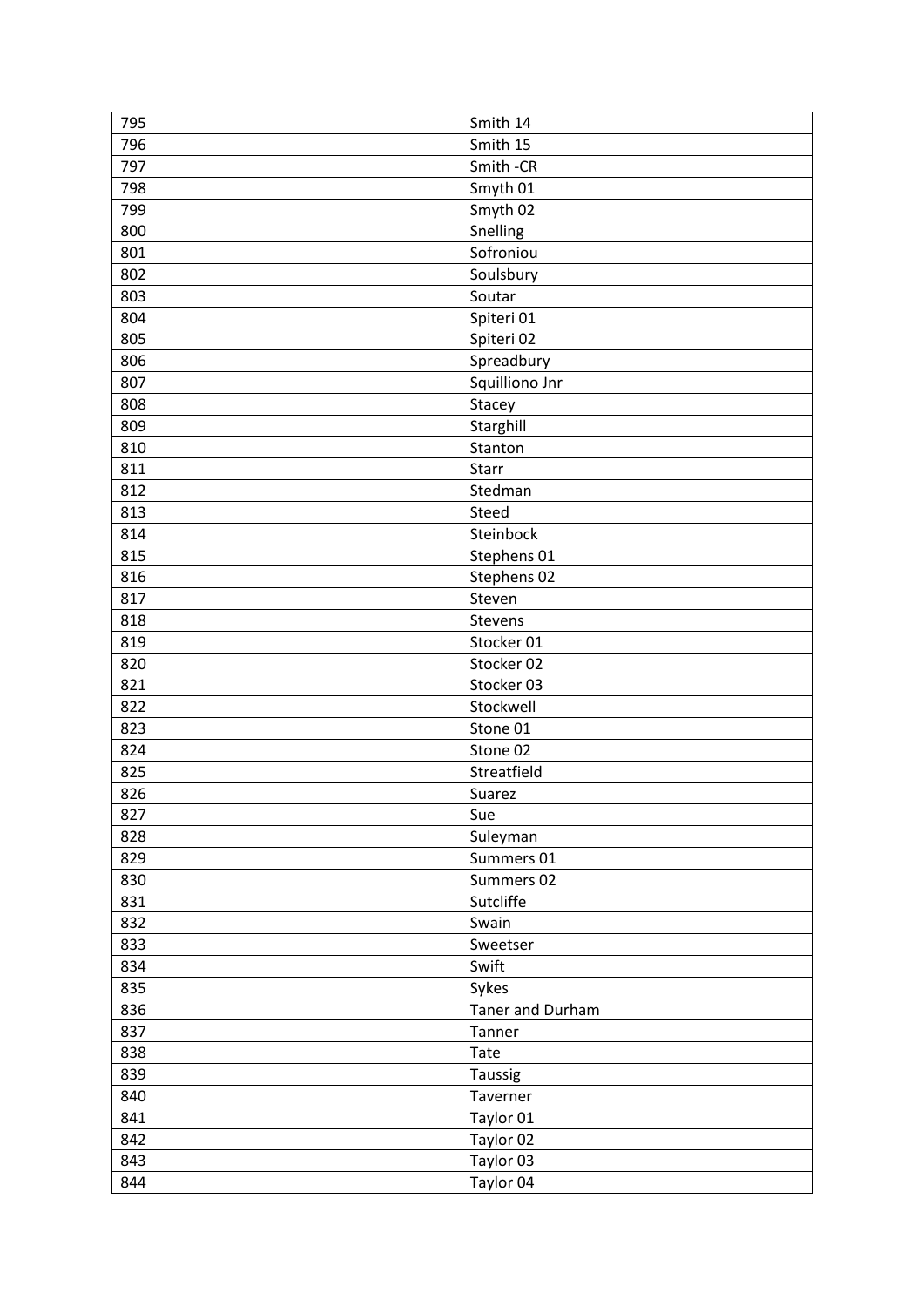| 845 | Taylor 05             |
|-----|-----------------------|
| 846 | Taylor 06             |
| 847 | Teare                 |
| 848 | Tetstill              |
| 849 | Theodorou 01          |
| 850 | Theodorou 02          |
| 851 | Thevaratnam           |
| 852 | Thomas                |
| 853 | Thompson 01           |
| 854 | Thompson 02           |
| 855 | Thompson 03           |
| 856 | Thompson 04           |
| 857 | Thompson 05           |
| 858 | Thompson 06           |
| 859 | Thompson 07           |
| 860 | Thurston              |
| 861 | Tipper                |
| 862 | Tissier 01            |
| 863 | Tissier 02            |
| 864 | To be combined        |
| 865 | Tobia                 |
| 866 | Todd 01               |
| 867 | Todd 02               |
| 868 | Toni 01               |
| 869 | Toni 02               |
|     |                       |
| 870 | Tovey                 |
| 871 | Towart                |
| 872 | <b>Tsang</b>          |
| 873 | Tsangaropoulos-Sichel |
| 874 | Tumbridge-Harringer   |
| 875 | Turner 01             |
| 876 | Turner 02             |
| 877 | Turner 03             |
| 878 | Turner 04             |
| 879 | Twinney               |
| 880 | Tyler 01              |
| 881 | Tyler 02              |
| 882 | Undrell               |
| 883 | Unek 01               |
| 884 | Unek 02               |
| 885 | Unwins                |
| 886 | Usmani 01             |
| 887 | Usmani 02             |
| 888 | Utting                |
| 889 | Van Brakel            |
| 890 | <b>Vickers</b>        |
| 891 | Vicol                 |
| 892 | Vinci                 |
| 893 | Vooght                |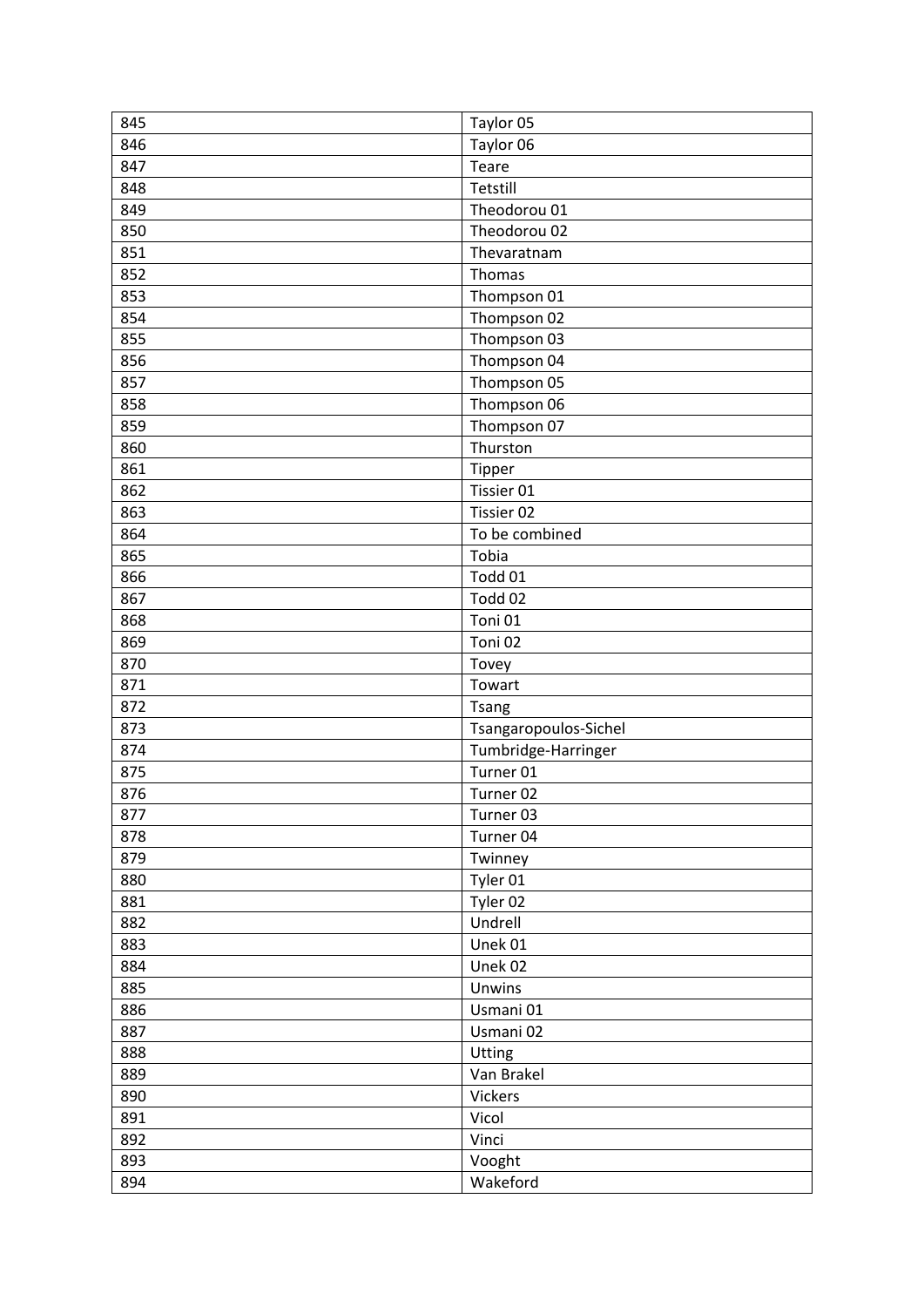| 895 | Waldron 01   |
|-----|--------------|
| 896 | Waldron 02   |
| 897 | Waldron 03   |
| 898 | Walker 01    |
| 899 | Walker 02    |
| 900 | Wallace      |
| 901 | Walsh 01     |
| 902 | Walsh 02     |
| 903 | Walton       |
| 904 | Ward 01      |
| 905 | Ward 02      |
| 906 | Ward 03      |
| 907 | Ward 04      |
| 908 | Ward 05      |
| 909 | Wareham      |
| 910 | Warwick 01   |
| 911 | Warwick 02   |
| 912 | Waters       |
| 913 | Watts        |
| 914 | Weaver       |
| 915 | Webb 01      |
| 916 | Webb 02      |
| 917 | Weland       |
| 918 | Wells        |
| 919 | Wendy 01     |
| 920 | Wendy 02     |
| 921 | Wess         |
| 922 | Wetherall    |
| 923 | Whale        |
| 924 | Whitebread   |
| 925 | White 01     |
| 926 | White 02     |
| 927 | White 03     |
| 928 | White 04     |
| 929 | Whitman      |
| 930 | Whybrow      |
| 931 | Wicks        |
| 932 | Widdow       |
| 933 | Wilkinson 01 |
| 934 | Wilkinson 02 |
| 935 | Williams 01  |
| 936 | Williams 02  |
| 937 | Williams 03  |
| 938 | Williams 04  |
| 939 | Williams 05  |
| 940 | Williams 06  |
| 941 | Williams 07  |
| 942 | Williams 08  |
| 943 | Williams 09  |
| 944 | Wills        |